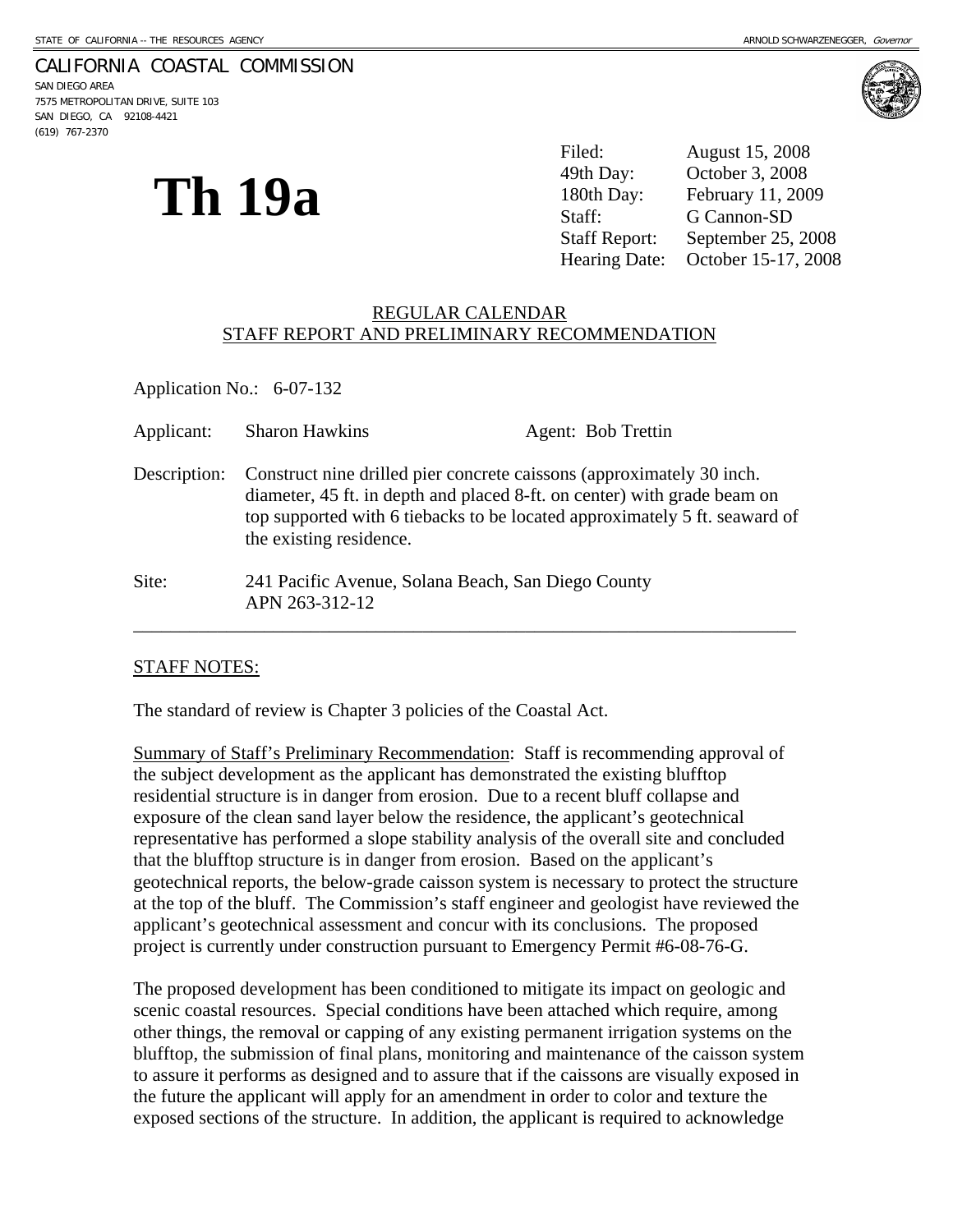that if additional stabilization is proposed in the future, the applicant will be required to identify and address the feasibility of all alternative measures which would avoid additional alteration of the natural landform of the public beach or coastal bluffs, reduce the risk to the blufftop structure and provide reasonable use of the property. The conditions also require the applicant to assume all risks associated with the project and to record a deed restriction against the property to notify all future property owners that the property is subject to these conditions.

Substantive File Documents: City of Solana Beach General Plan and Zoning Ordinance; City Resolution No. 2007-097; "Preliminary Geotechnical Evaluation" by SEC dated April 16, 2007; Project Plans by SEC dated April 16, 2007 as revised to July 10, 2008; Emergency Permit Nos. 6-07-110-G/Hawkins and 6-08-76-G/Hawkins

# I. PRELIMINARY STAFF RECOMMENDATION:

l

 $\overline{a}$ 

The staff recommends the Commission adopt the following resolution:

# **MOTION:** *I move that the Commission approve Coastal Development Permit No. 6-07-132 pursuant to the staff recommendation.*

# **STAFF RECOMMENDATION OF APPROVAL:**

Staff recommends a **YES** vote. Passage of this motion will result in approval of the permit as conditioned and adoption of the following resolution and findings. The motion passes only by affirmative vote of a majority of the Commissioners present.

# **RESOLUTION TO APPROVE THE PERMIT:**

The Commission hereby approves a coastal development permit for the proposed development and adopts the findings set forth below on grounds that the development as conditioned will be in conformity with the policies of Chapter 3 of the Coastal Act and will not prejudice the ability of the local government having jurisdiction over the area to prepare a Local Coastal Program conforming to the provisions of Chapter 3. Approval of the permit complies with the California Environmental Quality Act because either 1) feasible mitigation measures and/or alternatives have been incorporated to substantially lessen any significant adverse effects of the development on the environment, or 2) there are no further feasible mitigation measures or alternatives that would substantially lessen any significant adverse impacts of the development on the environment.

II. Standard Conditions.

See attached page.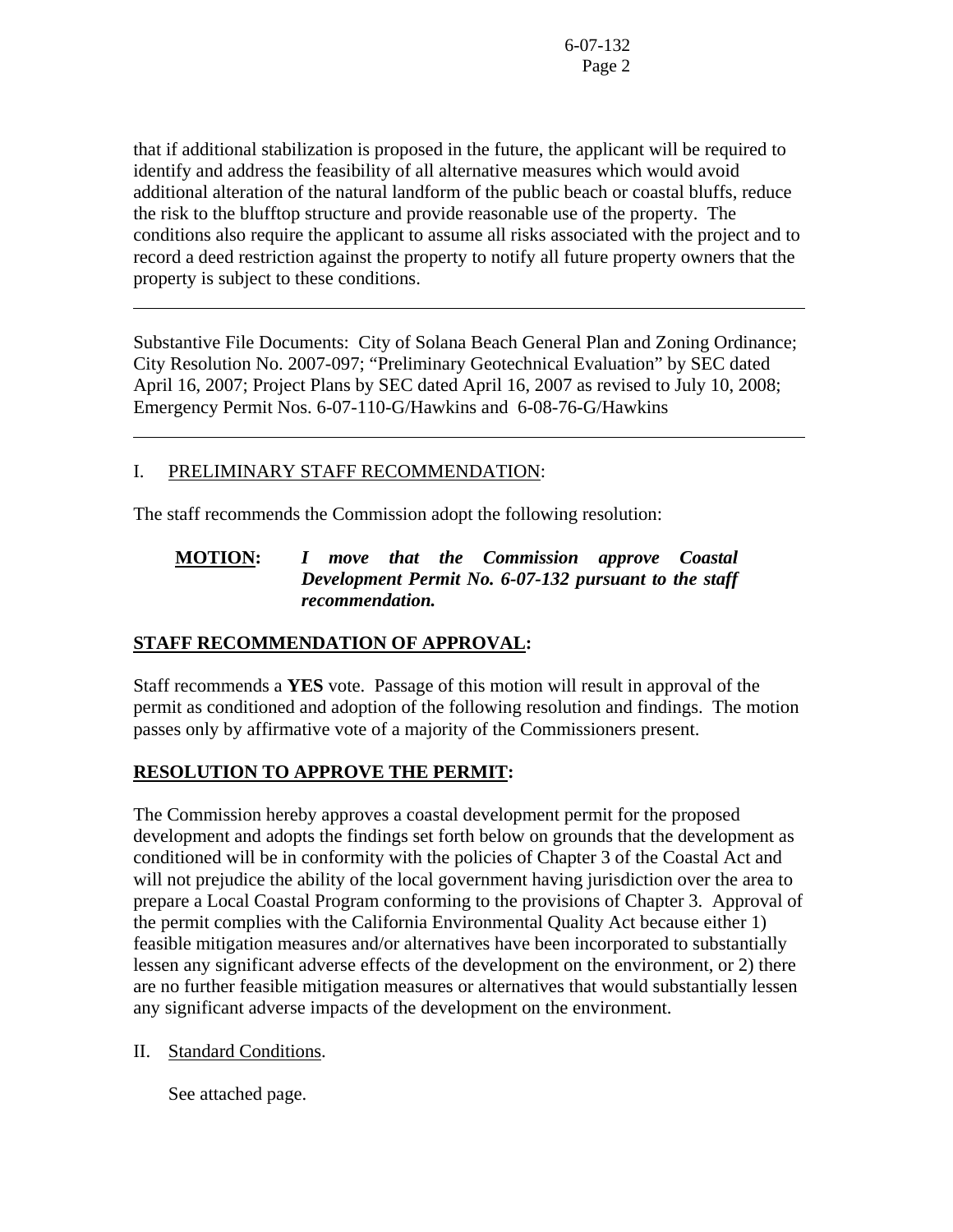### III. Special Conditions.

The permit is subject to the following conditions:

1. Final Revised Plans. **PRIOR TO THE ISSUANCE OF THE COASTAL DEVELOPMENT PERMIT**, the applicants shall submit for review and written approval of the Executive Director, final plans for the caisson system that are in substantial conformance with the plans submitted to the Commission on August 15, 2008, by Soil Engineering Construction, Inc. Said plans shall first be approved by the City of Solana Beach and be revised to include the following:

- a. Any existing permanent irrigation system located on the bluff top lot shall be removed or capped.
- b. All runoff from impervious surfaces on the top of the bluff shall be collected and directed away from the bluff edge towards the street.
- c. Proposed removal, relocation or replacement of existing accessory improvements (i.e., decks, patios, walls, etc.) located in the geologic setback area to allow for installation of the below-grade retention system shall be detailed and drawn to scale on the final approved site plan and shall include measurements of the distance between the accessory improvements and the bluff edge (as defined by Section 13577 of the California Code of Regulations) taken at 6 or more locations. The locations for these measurements shall be identified through permanent markers, benchmarks, survey position, written description, etc. All existing and proposed accessory improvements shall be located no closer than 5 feet landward of the natural bluff edge or approved reconstructed bluff edge. Any replaced windscreen or other wall shall not exceed 42 inches in height and shall be installed no less than 5 ft. landward of the bluff edge. Any Plexiglas or other glass wall shall be non-clear, tinted, frosted or incorporate other elements to inhibit bird strikes.

The permittees shall undertake the development in accordance with the approved plans. Any proposed changes to the approved plans shall be reported to the Executive Director. No changes to the plans shall occur without a Coastal Commission approved amendment to this coastal development permit unless the Executive Director determines that no amendment is legally required.

 2. Monitoring Program. **PRIOR TO ISSUANCE OF THE COASTAL DEVELOPMENT PERMIT**, the applicants shall submit to the Executive Director for review and written approval, a monitoring program prepared by a licensed civil engineer or geotechnical engineer to monitor the performance of the below-grade caisson system which requires the following:

 a. An annual evaluation of the condition and performance of the caisson pier structures addressing whether any significant weathering or damage has occurred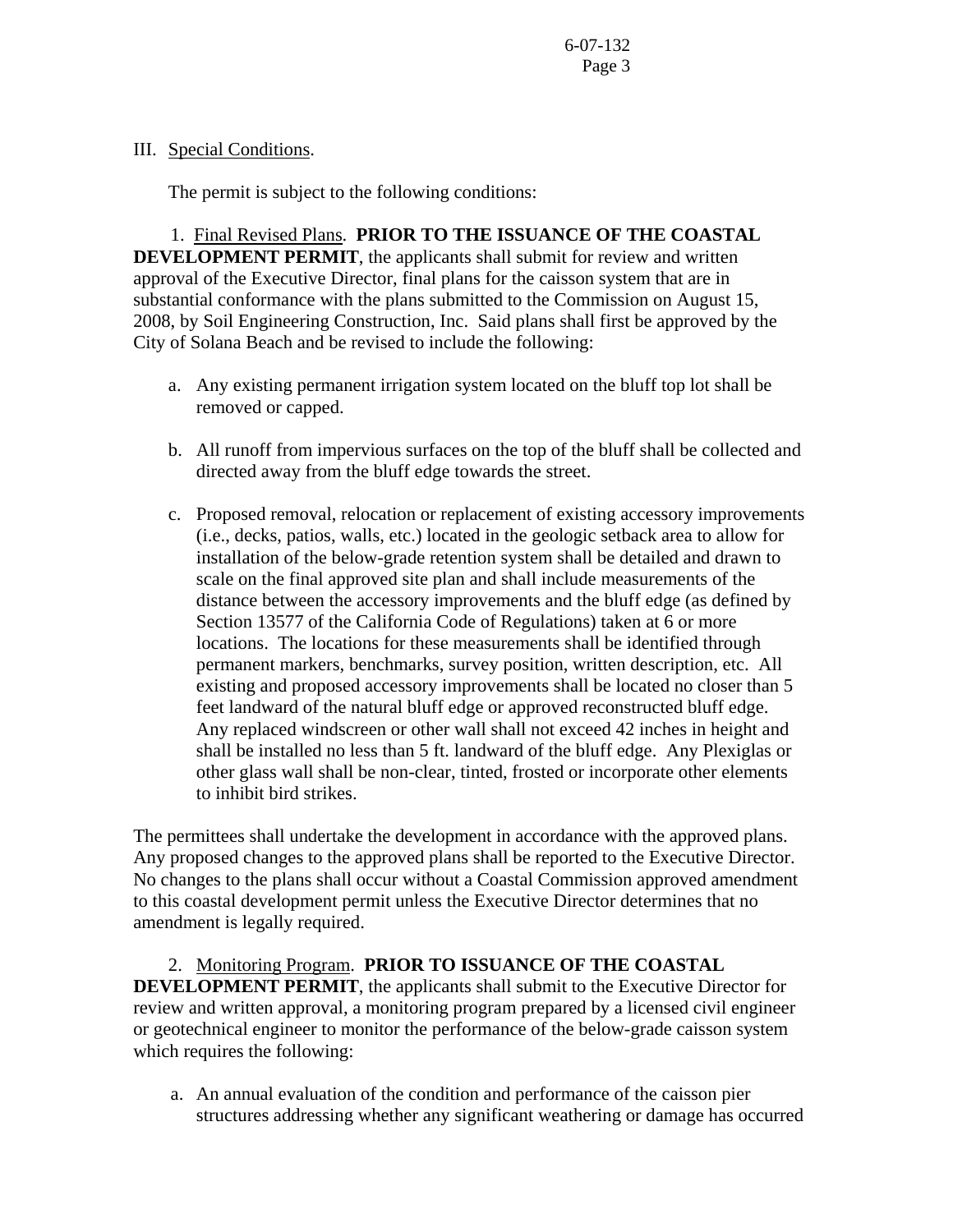that would adversely impact the future performance of the structures and whether any portions of the caisson pier system have become visually exposed.

- b. Annual measurements of any differential retreat between the natural bluff face and the caisson pier structures. The program shall describe the method by which such measurements shall be taken.
- c. Provisions for submittal of a report to the Executive Director of the Coastal Commission on May 1 of each year (beginning the first year after construction of the project is completed) for a period of three years and then, each third year following the last annual report, for the life of the approved caisson pier structure. However, reports shall be submitted in the Spring immediately following either:
	- 1. An "El Niño" storm event comparable to or greater than a 20-year storm.

2. An earthquake of magnitude 5.5 or greater with an epicenter in San Diego County.

 Thus reports may be submitted more frequently depending on the occurrence of the above events in any given year.

- d. Each report shall be prepared by a licensed geologist or geotechnical engineer. The report shall contain the measurements and evaluation required in sections a, and b above. The report shall also summarize all measurements and provide some analysis of trends and the stability of the overall bluff face below and adjacent to the development site and the impact of the caisson pier structures on the bluffs. In addition, each report shall contain recommendations, if any, for necessary maintenance, repair, changes or modifications to the project including the coloring and texturing of exposed sections of the caisson pier structure.
- e. An agreement that the permittees shall apply for a coastal development permit or amendment to the subject permit within three months of submission of the report required in subsection c. above (i.e., by August 1st) for any necessary maintenance, repair, changes or modifications, including the coloring and texturing of exposed sections of the caisson piers, recommended by the report that require a coastal development permit or permit amendment.

The permittee shall undertake monitoring in accordance with the approved monitoring program. Any proposed changes to the approved monitoring program shall be reported to the Executive Director. No changes to the monitoring program shall occur without a Coastal Commission approved amendment to this coastal development permit unless the Executive Director determines that no amendment is legally required.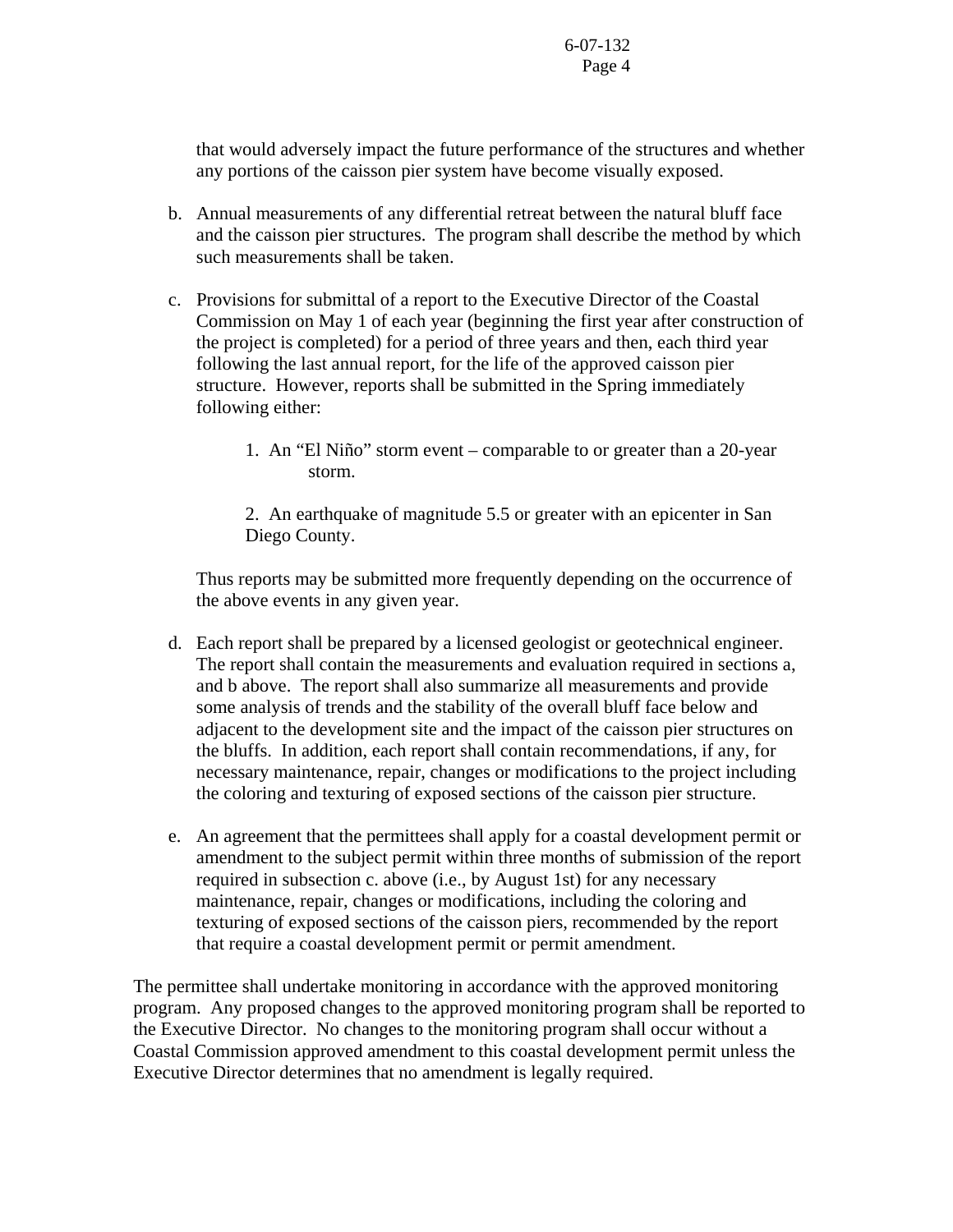3. Future Response to Erosion. If in the future the permittee, or any of her successors in interest, seeks a coastal development permit to construct additional bluff or shoreline protective devices, the permittee will be required to include in the permit application information concerning alternatives to the proposed bluff or shoreline protection that will eliminate impacts to scenic visual resources, recreation and shoreline processes. Alternatives shall include but not be limited to: relocation of all or portions of the principle structure that are threatened, structural underpinning, and other remedial measures capable of protecting the principal structure and providing reasonable use of the property, without constructing bluff or shoreline stabilization devices. The information concerning these alternatives must be sufficiently detailed to enable the Coastal Commission or the applicable certified local government to evaluate the feasibility of each alternative, and whether each alternative is capable of protecting existing structures that are in danger from erosion. No additional bluff or shoreline protective devices shall be constructed on the adjacent public bluff face or on the beach seaward of the proposed caisson system unless the alternatives required above are demonstrated to be infeasible. No shoreline protective devices shall be constructed in order to protect ancillary improvements (patios, decks, fences, landscaping, etc.) located between the principal residential structure and the ocean.

 4. Storm Design/Certified Plans. **PRIOR TO THE ISSUANCE OF THE COASTAL DEVELOPMENT PERMIT**, the applicant shall submit certification by a registered civil engineer that the proposed shoreline protective devices are designed to withstand storms comparable to the winter storms of 1982-83.

In addition, **within 60 days following completion of the project**, the permittee shall submit as-built plans of the approved upper bluff retention device which include measurements of the distance between the residence (and remaining accessory improvements) and the bluff edge (as defined by Section 13577 of the California Code of Regulations) taken at 6 or more locations. The locations for these measurements shall be identified through permanent markers, benchmarks, survey position, written description, etc. to allow annual measurements to be taken at the same bluff location and comparisons between years to provide information on bluff retreat.

In addition, **within 60 days following completion of the project**, the permittee shall submit certification by a registered civil engineer, acceptable to the Executive Director, verifying the below-grade caisson system has been constructed in conformance with the approved plans for the project.

 5. Future Maintenance. The permittee shall maintain the permitted caisson pier system in its approved state. Maintenance of the caisson system shall include assuring that if any portions of the caisson system become exposed in the future, that the permittee will apply for an amendment to the subject permit for the color and texturing of the exposed sections of the caisson system. Any change in the design of the project or future additions/reinforcement of the caisson pier system beyond exempt maintenance as defined in Section 13252 of the California Code of Regulations to restore the structure to its original condition as approved herein, will require a coastal development permit.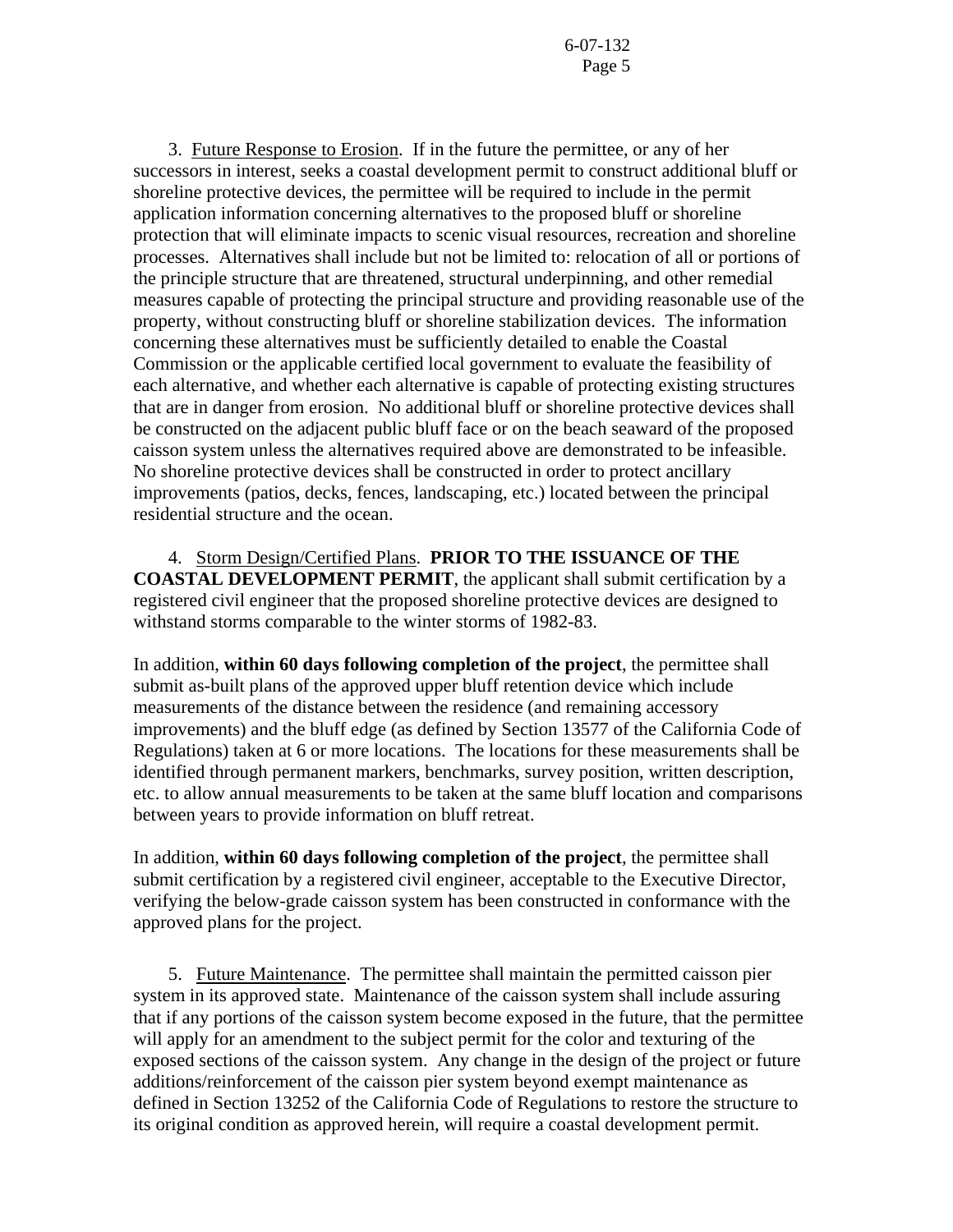**However, in all cases, if after inspection, it is apparent that repair and maintenance is necessary, including visual treatment of any exposed section of the structures, the permittee shall contact the Executive Director to determine whether a coastal development permit or an amendment to this permit is legally required, and, if required, shall subsequently apply for a coastal development permit or permit amendment for the required maintenance within three (3) months.**

6. Assumption of Risk, Waiver of Liability and Indemnity Agreement. By acceptance of this permit, the applicant acknowledges and agrees (i) that the site may be subject to hazards from erosion and coastal bluff collapse; (ii) to assume the risks to the applicant and the property that is the subject of this permit of injury and damage from such hazards in connection with this permitted development; (iii) to unconditionally waive any claim of damage or liability against the Commission, its officers, agents, and employees for injury or damage from such hazards; and (iv) to indemnify and hold harmless the Commission, its officers, agents, and employees with respect to the Commission's approval of the project against any and all liability, claims, demands, damages, costs (including costs and fees incurred in defense of such claims), expenses, and amounts paid in settlement arising from any injury or damage due to such hazards.

## 7. Deed Restriction. **PRIOR TO ISSUANCE OF THE COASTAL**

**DEVELOPMENT PERMIT**, the applicant shall submit to the Executive Director for review and approval documentation demonstrating that the landowners have executed and recorded a deed restriction, in a form and content acceptable to the Executive Director: (1) indicating that, pursuant to this permit, the California Coastal Commission has authorized development on the subject property, subject to terms and conditions that restrict the use and enjoyment of that property (hereinafter referred to as the "Standard and Special Conditions"); and (2) imposing all Standard and Special Conditions of this permit as covenants, conditions and restrictions on the use and enjoyment of the Property. The deed restriction shall include a legal description of the applicant's entire parcel or parcels. The deed restriction shall also indicate that, in the event of an extinguishment or termination of the deed restriction for any reason, the terms and conditions of this permit shall continue to restrict the use and enjoyment of the subject property so long as either this permit or the development it authorizes, or any part, modification, or amendment thereof, remains in existence on or with respect to the subject property.

### IV. Findings and Declarations.

The Commission finds and declares as follows:

 1. Detailed Project Description. The proposed project involves the construction of a below-grade upper bluff retention system to protect an existing coastal blufftop home that is threatened by erosion. The below-grade system consists of 9 concrete piers, approximately 30 inch in diameter, placed eight-foot on center in the rear and side yards of the residential structure extending for approximately 50 feet in length along the west side of the residence. The concrete piers will be installed in the ground to a depth of 45 feet and will be capped and connected by a grade beam. The grade beam will be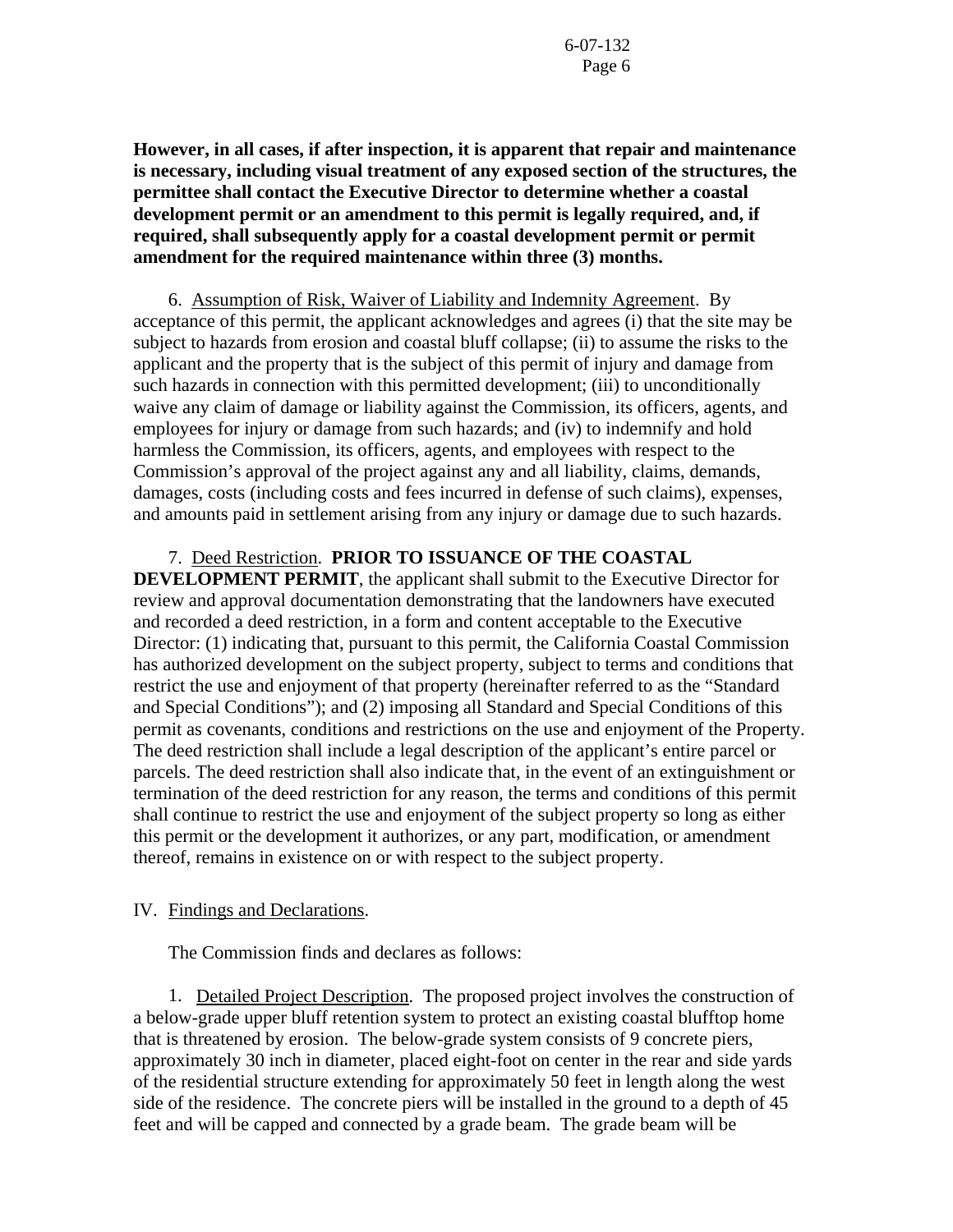restrained by 6 tiebacks that will extend 58 ft. into the ground landward of the grade beam. The applicant also proposes to remove a portion of the existing patio in order to construct the caisson system and proposes to reinstall the patio no closer than 5 ft. from the edge of the bluff.

The project will be located at the top of an approximately 85 ft.-high coastal bluff west of an approximately 3,860 sq. ft., two-story, single-family residence. The blufftop residence was constructed prior to the Coastal Act, however, in 1989 the Commission approved a 2,040 sq. ft. second story addition to the residence (Ref. CDP #6-89-29/Haggerty). The Commission approved the residential addition with conditions requiring the applicant to acknowledge that the removal of accessory structures such as the patio was a preferred solution over any future construction of a shoreline protective device. Another condition required that the bluff face be deed restricted to prohibit future development unless authorized in the future by the Coastal Commission or its successor in interest. In this case, however, the primary structure itself is at risk from erosion such that removal of any accessory structures, such as the patio, would not adequately address the threat. In addition, the proposed development will occur outside of the deed restricted area.

In November 2007, the Executive Director authorized an Emergency Permit for the construction of the proposed below-grade system. Because of difficulties in commencing construction, the emergency permit expired in February 2008 (Ref. Emergency Permit #6-07-110-G/Hawkins). In August 2008, the Executive Director authorized a new emergency permit for the proposed below-grade caisson system and, according to the applicant's engineer, construction has commenced (Ref. Emergency Permit #6-08-76- G/Hawkins). The subject permit application represents the required follow-up permit to Emergency Permit No. 6-08-76-G.

The project site is located between the sea and the first coastal roadway (Pacific Avenue) The site is also located approximately 700 feet north of Fletcher Cove, the City's primary beach access park. The City of Solana Beach does not yet have a certified LCP. Therefore, Chapter 3 policies of the Coastal Act is the standard of review.

 2. Geologic Conditions and Hazards. Section 30235 of the Coastal Act states, in part:

Revetments, breakwaters, groins, harbor channels, seawalls, cliff retaining walls, and other such construction that alters natural shoreline processes shall be permitted when required to serve coastal-dependent uses or to protect existing structures or public beaches in danger from erosion, and when designed to eliminate or mitigate adverse impacts on local shoreline sand supply.

In addition, Section 30253 of the Coastal Act states, in part:

New development shall: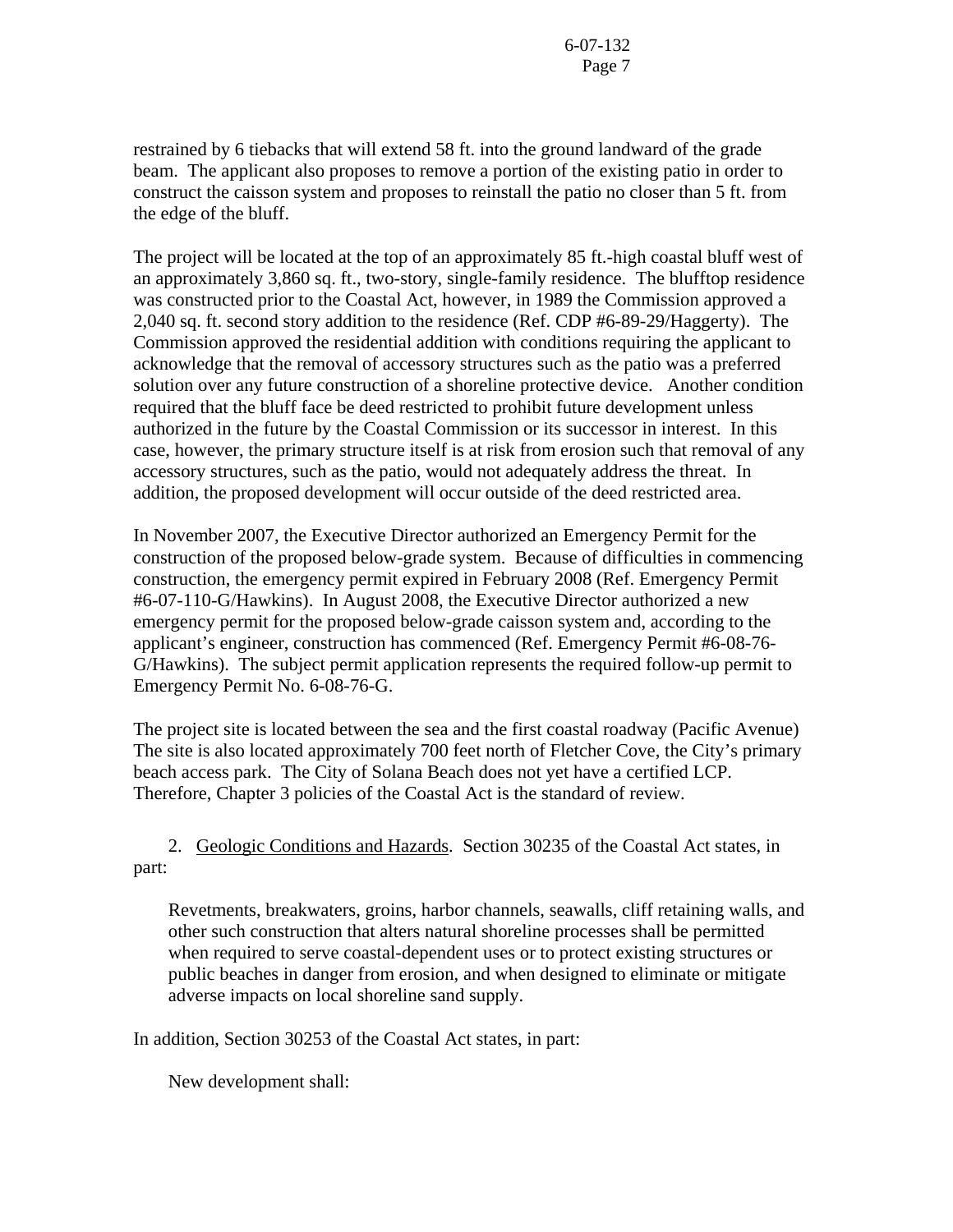(l) Minimize risks to life and property in areas of high geologic, flood, and fire hazard.

 (2) Assure stability and structural integrity, and neither create nor contribute significantly to erosion, geologic instability, or destruction of the site or surrounding area or in any way require the construction of protective devices that would substantially alter natural landforms along bluffs and cliffs...

The proposed project involves the construction of an approximately 50 ft.-long belowgrade concrete caisson system consisting of 9 concrete piers approximately 30-inch in diameter which will be buried to a depth of 45 ft. A grade beam will cap and connect the 9 concrete piers and the grade beam will be restrained by 6 tiebacks that will extend 58 ft. into the blufftop in a downward easterly direction. The caisson system will be installed 5 ft. west of the residence.

The applicants' geotechnical report indicates that the project is required to protect a single-family residence that is threatened by ongoing erosion due largely to the mid and upper bluff failures that have occurred in the last year resulting in the exposure of a "clean sands" lense below the residence in the mid bluff area and the creation of a near vertical 12 +/- foot high escarpment at the top of the bluff approximately 15 ft. from the residence.

The applicant's geotechnical reports describe the clean sands lens as being located between the Torrey Sandstone and Marine Terrace deposits at approximately elevation 25-38 ft. Mean Sea Level (MSL). According to the Commission's staff geologist, the clean sands lens consists of a layer of sand with a limited amount of capillary tension and a very minor amount of cohesion, which causes the material to erode easily, making this clean sands layer, once exposed, susceptible to wind blown erosion and continued sloughing as the sand dries out and loses the capillary tension that initially held the materials together. Geotechnical reports associated with developments near this site have stated that gentle sea breezes and any other perturbations, such as landing birds or vibrations from low-flying helicopters, can be sufficient triggers of small- or largevolume bluff collapses, since the loss of the clean sands eliminates the support for the overlying, slightly more cemented, terrace deposits.

The presence of this clean sands layer within the bluffs along the Solana Beach shoreline has previously been identified in geotechnical reports submitted in conjunction with seawall, seacave and notch infill projects in Solana Beach (ref. CDP 6-00-9/Del Mar Beach Club, CDP #6-99-100/Presnell, et. al, #6-99-103/ Coastal Preservation Association, #6-00-66/Pierce, Monroe, #6-02-02/Gregg, Santina, #6-02-84/Scism and #6-03-33/Surfsong; #6-04-83, Cumming, Johnson and #6-05-72/Las Brisas). According to the Commission's staff geologist, the typical mechanism of sea cliff retreat along the Solana Beach shoreline involves the slow abrasion and undercutting of the Torrey Sandstone bedrock, which forms the sea cliff at the base of the bluffs, from wave action which becomes more pronounced in periods of storms, high surf and high tides. Other contributing factors to sea cliff retreat include fracturing, jointing, sea cave and overhang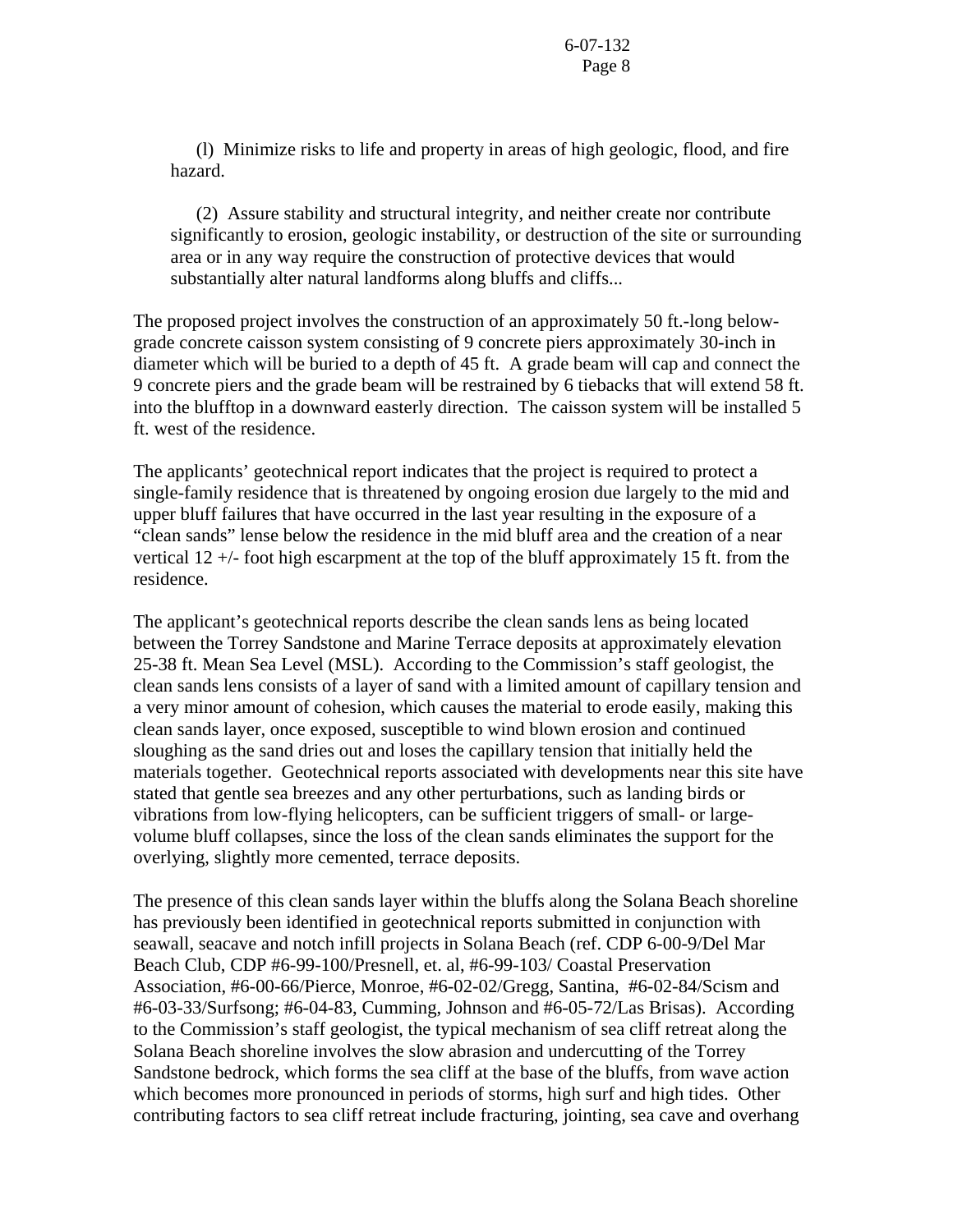collapse and the lack of sand along the shoreline. When the lower sea cliff is undercut sufficiently, it commonly fails in blocks. The weaker terrace deposits are then unsupported, resulting in the collapse of the terrace deposits through circular failures. Such paired, episodic failures eventually result in a reduction in the steepness of the upper bluff, and the landward retreat of the bluff edge. Such retreat may threaten structures at the top of the slope. When failures of the upper bluff have sufficiently reduced the overall gradient of the upper bluff, a period of relative stability ensues, which persists until the lower bluff becomes sufficiently undercut to initiate a block failure once more, triggering a repetition of the entire process.

The mechanism of bluff retreat that occurs in conjunction with the exposure of the clean sands layer is somewhat different than the paired, episodic failure model described above. Because of the cohesionless character of the clean sands, once they are exposed, they continue to slump on an ongoing basis as a result of very small triggers such as traffic vibrations or wind erosion. Continued sloughage results in the further exposure of more clean sand, and ongoing upper bluff collapse. This cycle occurs so quickly (over months or days, rather than years) that the upper bluff may never achieve a stable angle of repose. Unless the base of the bluff is afforded shoreline protection and the clean sands lens is contained, additional bluff failures can further expose the layer of clean sands and result in a potential upper bluff failure.

The proposed below-grade caisson system will provide immediate, albeit temporary, protection to the existing residence by delaying further erosion of the upper bluff. As the applicant's geotechnical report acknowledges, erosion of the lower and mid bluff will continue unabated until, at a minimum, a lower seawall is constructed at the base of the bluff.

It should be recognized that a lower bluff seawall will be necessary sometime in the future. Significant erosion of the lower bluff can adversely affect the proposed upper bluff retention system. At such time it becomes necessary and when adjacent property owners participate, SEC will provide recommendations for the design and construction of a lower bluff seawall and bluff reconstruction. The immediate need now is to protect the structure from imminent failure by constructing the proposed upper bluff retention system. ("Preliminary Geotechnical Evaluation of Coastal Bluff" by SEC dated 4/16/07.)

The applicant is not proposing a lower seawall at this time. In addition, even after a seawall is constructed at the base of the bluff, the mid bluff will likely continue to erode leading to upper bluff failures that eventually will expose the below-grade concrete piers. Once the exposure of the caissons occurs, the applicant is required by the City of Solana Beach to cover the exposed sections of the caisson with colored and textured shotcrete forming a wall over the exposed areas. In addition to the covering of the exposed sections, the applicant's engineer has identified that once up to approximately 20 ft. in height of the caissons become exposed, it might be necessary to install additional tiebacks to the caisson system (Ref. "Response to  $3<sup>rd</sup>$  Party Review" by Soil Engineering Construction, Inc. dated April 16, 2008). Therefore, while the proposed caisson system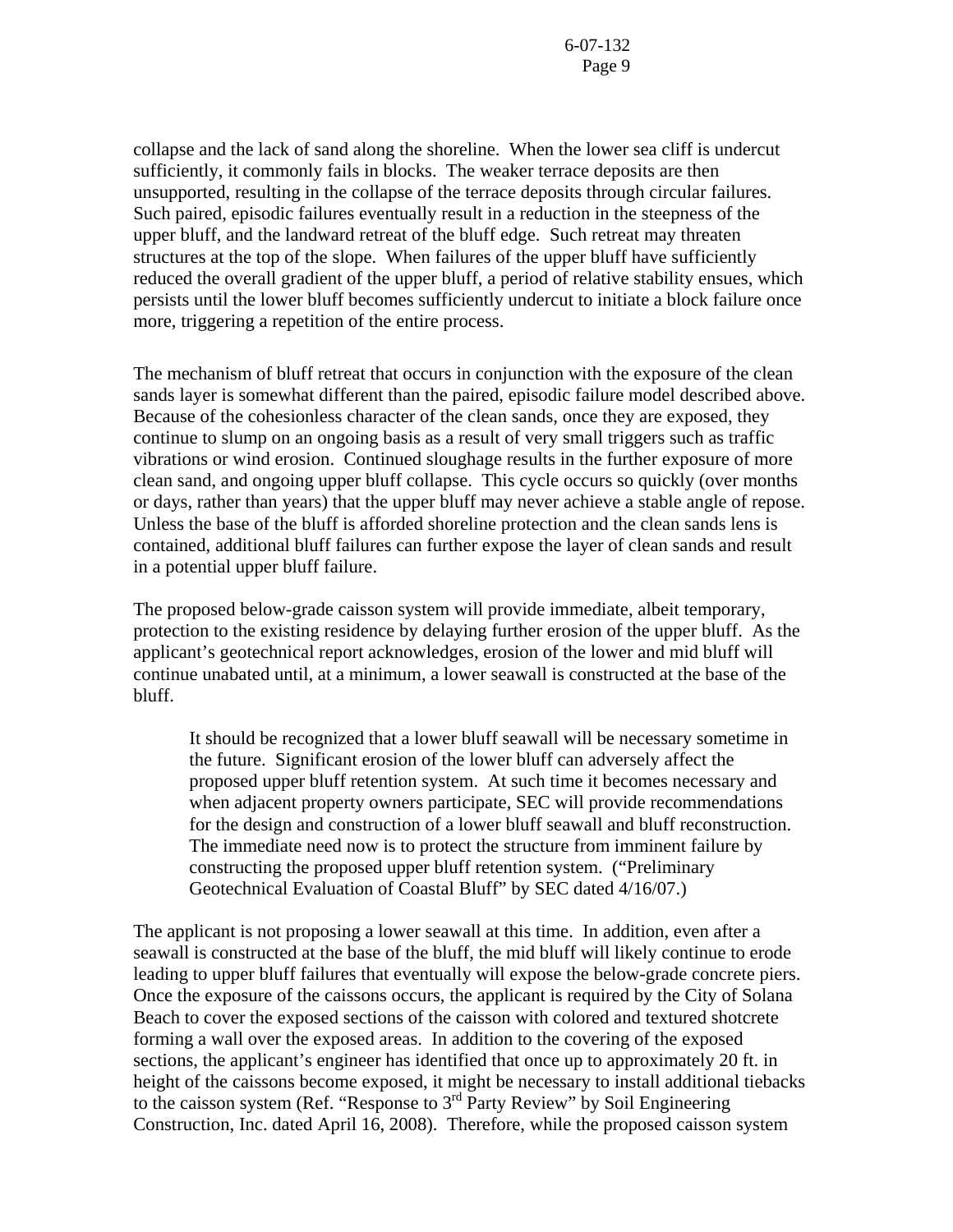will provide immediate protection to the existing residence, long-term protection of the home will require ongoing monitoring, maintenance and additional shoreline device(s).

As cited above, Section 30235 of the Coastal Act requires that any required shoreline protection device only be approved if it is designed to eliminate or mitigate adverse impacts on local shoreline sand supply. In this case, the proposed concrete pier structure will not itself affect the beach's supply of sand contribution that comes from the eroding bluffs. The concrete piers will be located at the top of the approximately 85 ft. high coastal bluff. All bluff material seaward of the proposed piers will continue to contribute sand to the beach as ongoing erosion occurs. In addition, if ongoing erosion results in the eventual exposure of the concrete piers, the area of bluff between and behind the piers could still fall to the beach below unabated. It is only when the face of the exposed piers is covered as a result of a future request for visual treatment (such as a colored and textured shotcrete application) and/or a lower seawall is constructed, that the sand contribution to the beach will be adversely affected and, thereby, will need to be mitigated.

Thus, given the significant bluff collapses that have occurred over last few years, the presence of the clean sands layer, the extreme erodibility of these sands once exposed, and the ongoing erosion below the subject site, substantial evidence has been provided to document that the existing primary blufftop structure is in danger from erosion.

#### Alternatives.

The applicant has identified that no other feasible less-environmentally-damaging alternative exists to address the threats to the structure at the top of the bluff (Ref. "Upper Coastal Bluff Emergency Project" letter from Soil Engineering Construction, Inc, dated September 17, 2007). The applicant's engineer has identified that removal or relocation of the residential structures is not feasible or practical because of the expense and/or the lack of available area on the lots to setback the structures so as to not be threatened by the ongoing erosion. Control of groundwater and irrigation restrictions while recommended by the applicants' representative as a way of reducing bluff sloughage, will not prevent the bluff collapses that occur at the subject site. Underpinning of the existing residences has also been examined by the applicant, however without controlling the ongoing failures at the top of the bluff, the underpinnings would soon be exposed. In the case of the proposed caisson system, the applicant's engineer has identified that the proposed concrete pier system is the minimum size necessary to protect the existing residence from marine erosion until a more comprehensive solution can be constructed.

In summary, the ongoing mid and upper bluff failures along with the exposure of the clean sands layer presents a threat of rapid erosion and bluff collapses that must be addressed in order to protect the residence at the top of the bluff. Given the substantial amount of documented erosion on the site in recent years, the presence of the clean sands, the extreme erodibility of these sands, and the low factor of safety on the subject bluffs, substantial evidence has been provided to document that the existing primary blufftop structure is in danger from erosion and that the proposed below-grade caisson system is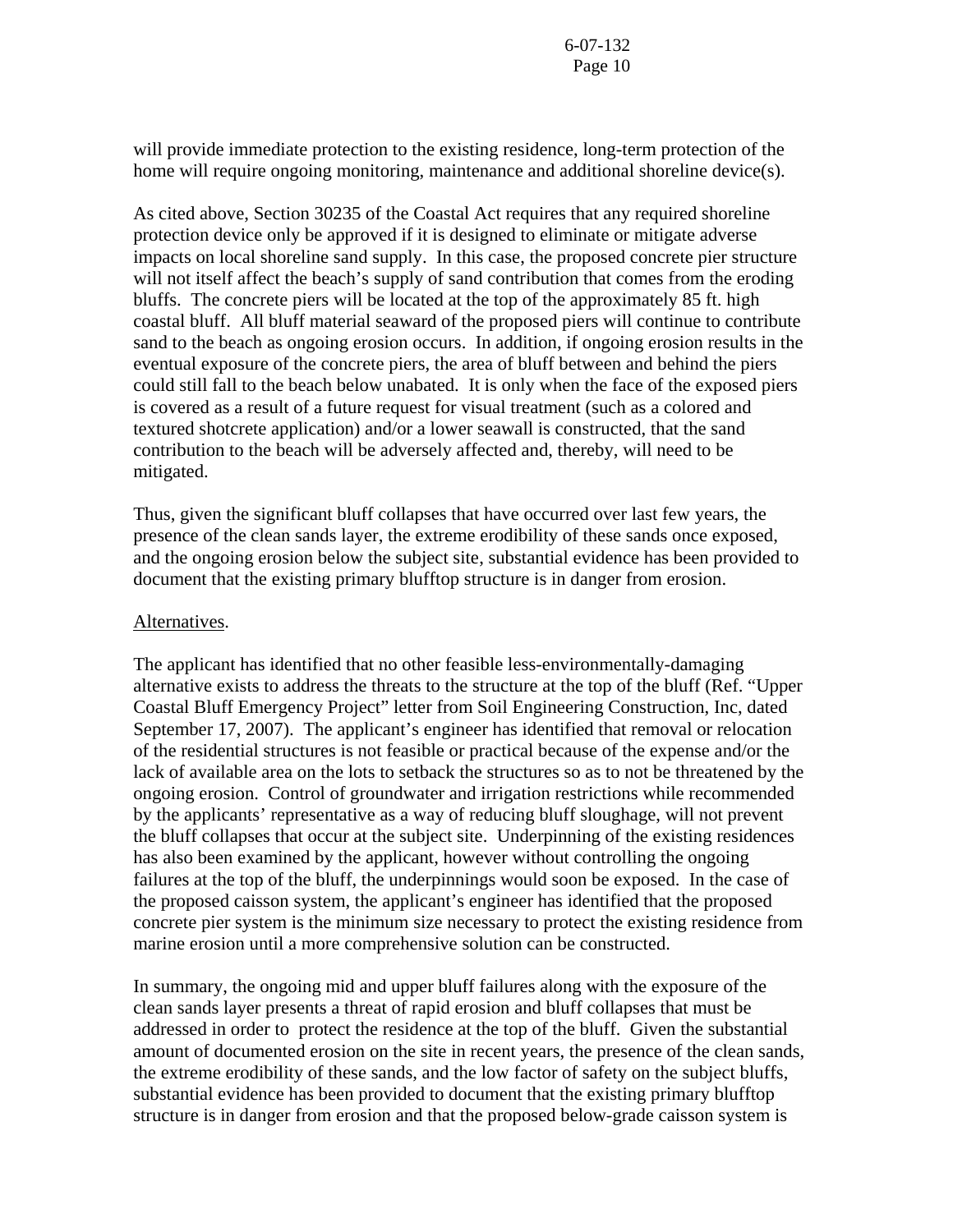necessary to protect the structure at the top of the bluff from the danger of erosion. In addition, the above-described alternatives presented by the applicant do not suggest there is a less-environmentally-damaging feasible alternative at this time. The Commission's staff geologist and coastal engineer have reviewed the applicant's geotechnical assessment of the site along with their alternatives analysis and concur with its conclusions and recommendations. Therefore, the Commission finds that the proposed below-grade concrete caisson system is the least environmentally damaging feasible alternative.

If the proposed caisson system were damaged in the future (e.g. as a result of ongoing bluff erosion) it could threaten the stability of the site, which could lead to the need for more bluff alteration. In addition, ongoing lower bluff erosion could result in the exposure of the concrete caissons. Therefore, in order to find the proposed protective device consistent with the Coastal Act, the Commission finds that the condition of the caisson system in its approved state must be maintained for the life of the structure. Further, in order to ensure that the permittee and the Commission know when repairs or maintenance are required, the permittee must monitor the condition of the caisson system annually, for three years and at three-year intervals after that, unless a major storm event or earthquake occurs. The monitoring will ensure that the permittee and the Commission are aware of any damage to or weathering of the caisson system and can determine whether repairs or other actions are necessary to maintain the seawall in its approved state. In addition, the monitoring will ensure that if the concrete caissons become exposed in the future that recommendations for its visual treatment will be prepared and coastal permit applications or permit amendments will be applied for.

Therefore, Special Condition #2 requires the applicant to submit a monitoring report which evaluates the condition and performance of the concrete caisson system and overall site stability, and submit an annual report with recommendations, if any, for necessary maintenance, repair, changes or modifications to the project. In addition, the condition requires the applicant to perform the necessary repairs through the coastal development permit or permit amendment process.

Special Condition #3 requires that feasible alternative measures must be implemented on the applicant's blufftop property in the future, should additional stabilization be required, which would avoid additional alteration of the natural landform of the public beach or coastal bluffs, but would reduce risk to the principle residential structures and provide reasonable use of the property. The condition will ensure that future property owners will be aware that any future proposals for additional shoreline protection, such as a seawall, will require an alternative analysis similar to one required for the subject project. If there are feasible alternatives to shoreline protection that would have less impact on visual quality, sand supply, or public access, the Commission (or, where applicable, the City of Solana Beach after the effective certification of its Local Coastal Program) will require implementation of those alternatives. The condition also states that no shore or bluff protection shall be permitted for ancillary improvements located within the blufftop setback area. Through this condition, the property owner is required to acknowledge the risks inherent in the subject property and that there are limits to the structural protective measures that may be permitted on the adjacent public property in order to protect the existing development in its current location.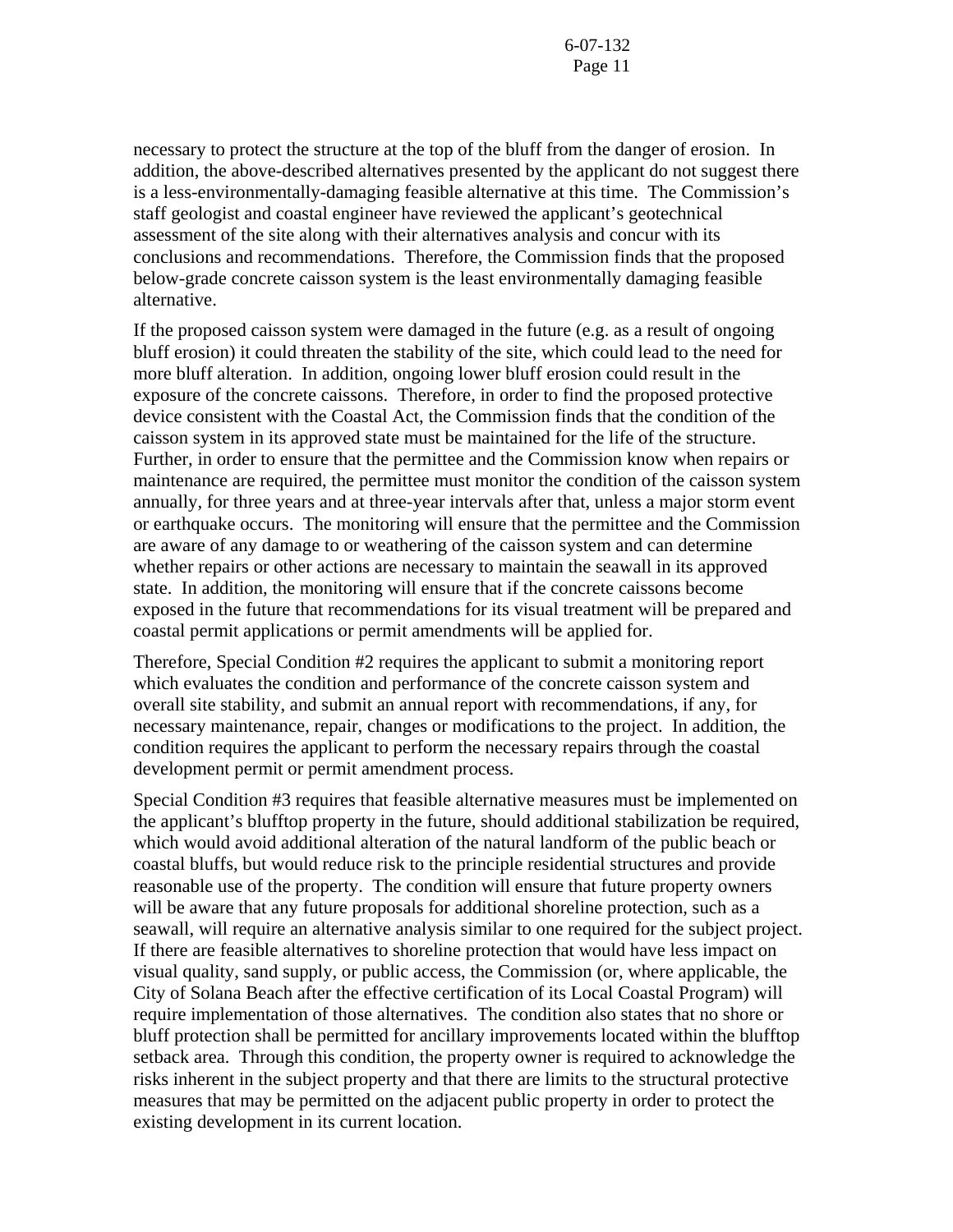Special Condition #1 requires the applicant to submit final plans for the project indicating that the caisson system will be installed approximately 5 feet west of the residence, details the design of the structures and that demonstrate that any existing irrigation systems on the blufftop have been removed, as these would impact the ability of the caisson structure to adequately stabilize the site. The final plans will also identify the location of proposed accessory structures, such as patios, to assure they are not located within 5 ft. of the bluff edge. Submission of final plans will ensure that overall site conditions which could adversely impact the stability of the bluff have been addressed.

To assure the proposed shore/bluff protection has been constructed properly, Special Condition #4 has been proposed. This condition requires that, within 60 days of completion of the project, as built-plans and certification by a registered civil engineer be submitted that verifies the proposed caisson system has been constructed in accordance with the approved plans.

Special Condition #5 notifies the applicant that she is responsible for maintenance of the herein approved bluff protection. The condition also indicates that, should it be determined that maintenance of the proposed structures are required in the future, including the need to naturalize the appearance of any of the caisson piers, the applicant shall contact the Commission to determine if permits are required.

Also, due to the inherent risk of shoreline development, Special Condition #6 requires the applicant to waive liability and indemnify the Commission against damages that might result from the proposed shoreline devices or their construction. The risks of the proposed development include that the proposed shoreline devices will not protect against damage to the residence from bluff failure and erosion. In addition, the structures themselves may cause damage either to the applicant's residence or to neighboring properties by increasing erosion of the bluffs. Although the Commission has sought to minimize these risks, the risks cannot be eliminated entirely. Given that the applicant has chosen to construct the proposed caisson system despite these risks, the applicant must assume the risks. Special Condition #7 requires the applicant to record a deed restriction imposing the conditions of this permit as covenants, conditions and restrictions on the use and enjoyment of the property. Only as conditioned can the proposed project be found consistent with Sections 30235 and 30253 of the Coastal Act.

In summary, the applicant has documented that the existing blufftop primary residential structure is in danger from erosion and subsequent bluff collapse. As conditioned, there are no other less damaging alternatives available to reduce the risk from bluff erosion. Thus, the Commission is required to approve the proposed protection for the residential structure. Therefore, as conditioned, the Commission finds that the proposed seawall is consistent with Sections 30235 and 30253 of the Coastal Act.

3. Public Access/Recreation. Section 30604(c) of the Act requires that a specific access finding be made for any development located between the sea and the first public roadway. In this particular location, Pacific Avenue serves as the first public roadway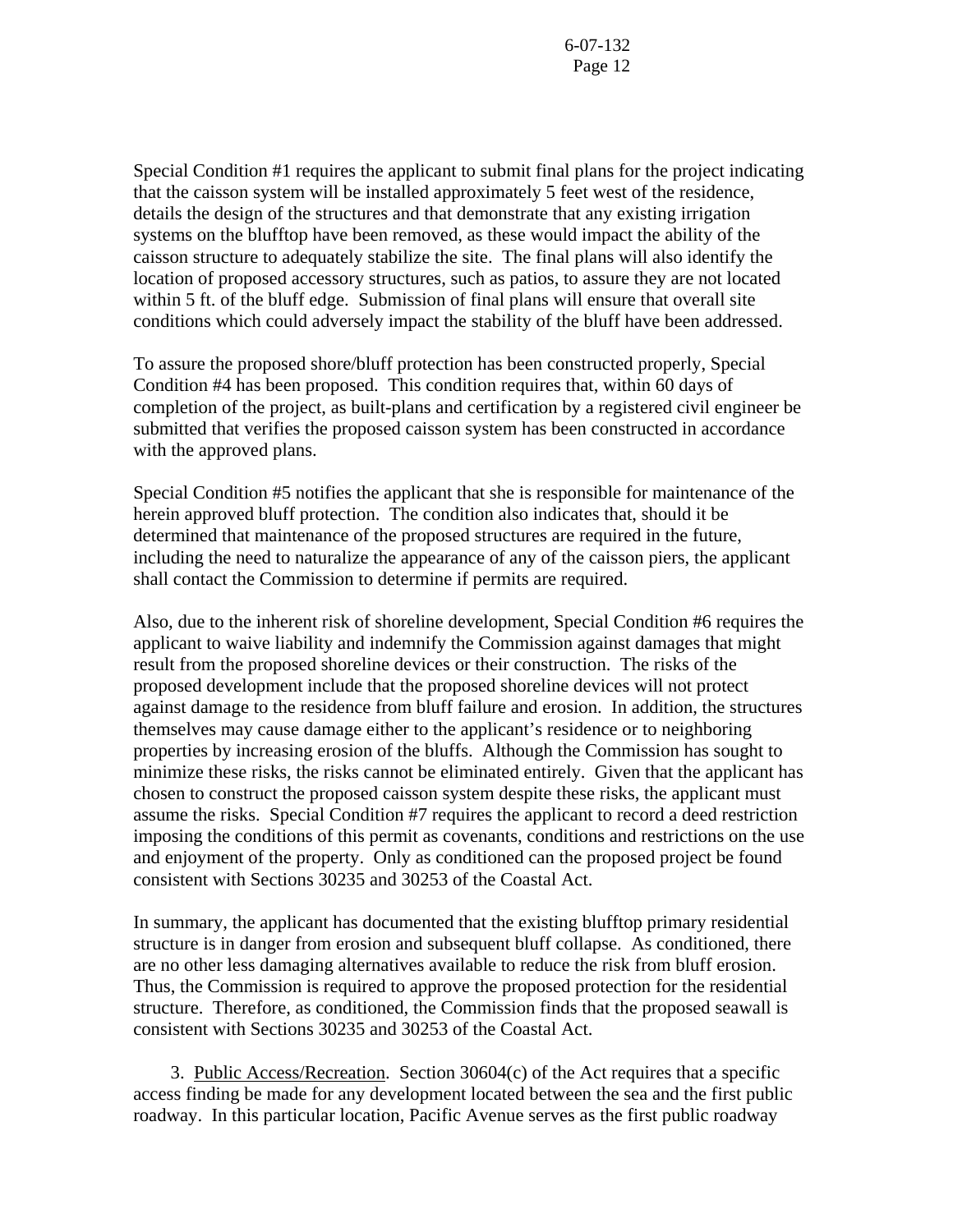such that the proposed development would be located at the top of the bluff between Pacific Avenue and the Pacific Ocean. The following public access and recreation policies of the Coastal Act are applicable:

**Section 30210:** In carrying out the requirement of Section 4 of Article X of the California Constitution, maximum access, which shall be conspicuously posted, and recreational opportunities shall be provided for all the people consistent with public safety needs and the need to protect public rights, rights of private property owners, and natural resource areas from overuse.

**Section 30211:** Development shall not interfere with the public's right of access to the sea where acquired through use or legislative authorization, including, but not limited to, the use of dry sand and rocky coastal beaches to the first line of terrestrial vegetation.

**Section 30212(a):** Public access from the nearest public roadway to the shoreline and along the coast shall be provided in new development projects…

**Section 30213:** Lower cost visitor and recreational facilities shall be protected, encouraged, and, where feasible, provided. Developments providing public recreational opportunities are preferred. …

**Section 30220:** Coastal areas suited for water-oriented recreational activities that cannot readily be provided at inland water areas shall be protected for such uses.

**Section 30221:** Oceanfront land suitable for recreational use shall be protected for recreational use and development unless present and foreseeable future demand for public or commercial recreational activities that could be accommodated on the property is already adequately provided for in the area.

The project site is located on the top of an approximately 85 ft. high coastal bluff adjacent to a public beach utilized by local residents and visitors for a variety of recreational activities such as swimming, surfing, jogging, walking, surf fishing, beachcombing and sunbathing. According to the applicant's engineer, all work will occur from the top of the bluff and not on the public beach. As a result, no impacts to public access are proposed or anticipated. In addition, beach access across the subject site to the beach would be unsafe and impractical because of the unstable nature of the bluffs. Public access to the beach is available approximately 700 feet south of the development site at Fletcher Cove, the City' primary beach access location. Thus, the Commission finds the project consistent with the public access and recreation policies of the Coastal Act.

 4. Visual Resources/Alteration of Natural Landforms. Section 30240 (b) of the Coastal Act is applicable and states:

(b) Development in areas adjacent to environmentally sensitive habitat areas and parks and recreation areas shall be sited and designed to prevent impacts which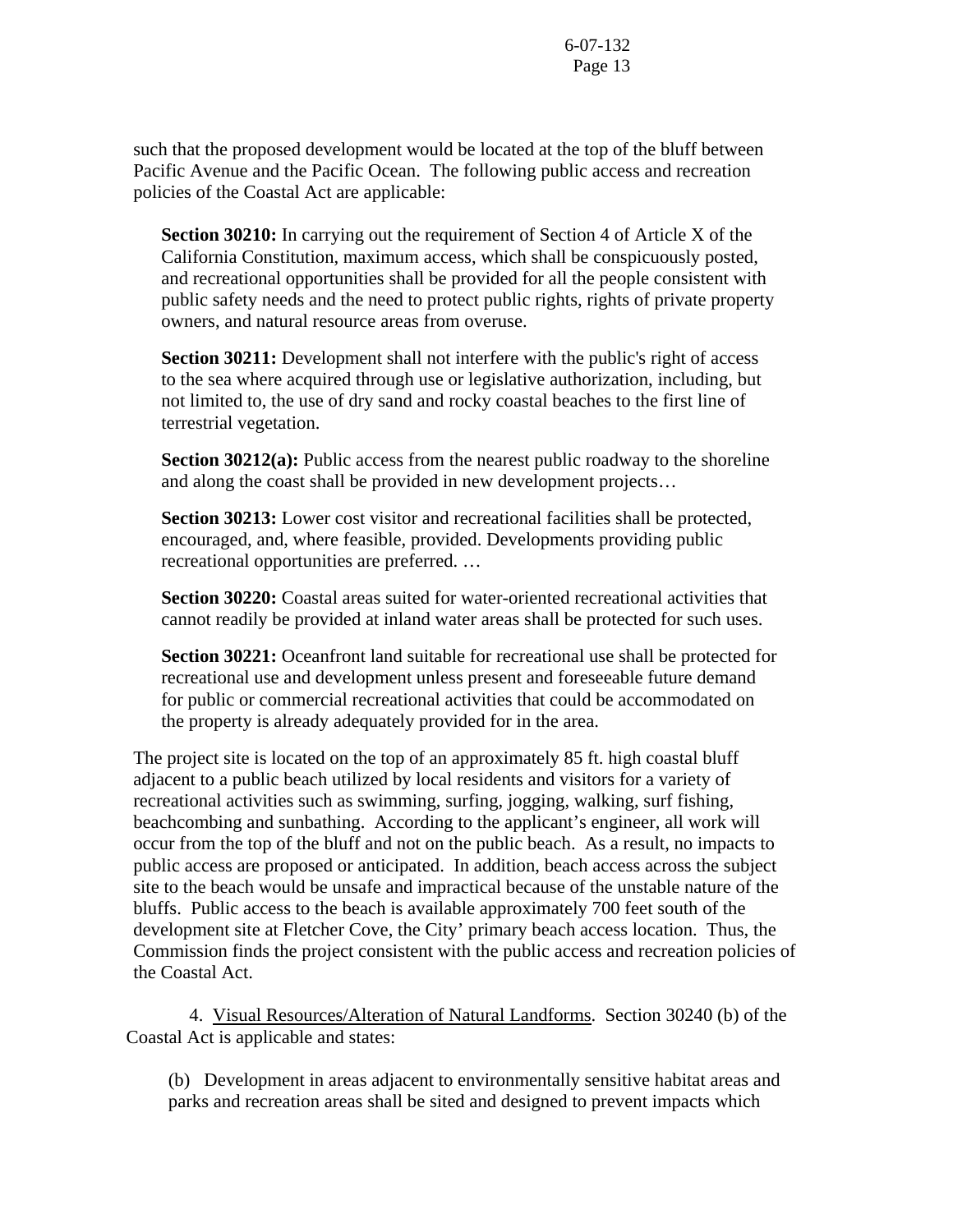would significantly degrade those areas, and shall be compatible with the continuance of those habitat and recreation areas.

In addition, Section 30251 of the Coastal Act states, in part:

 The scenic and visual qualities of coastal areas shall be considered and protected as a resource of public importance. Permitted development shall be sited and designed to protect views to and along the ocean and scenic coastal areas, to minimize the alteration of natural land forms, to be visually compatible with the character of surrounding areas, and, where feasible, to restore and enhance visual quality in visually degraded areas . . .

As stated previously, the proposed development will occur on the top of a coastal bluff that fronts the Solana Beach shoreline. The bluff face at the subject site and on either side of the proposed development site remains in its natural state without shoreline protective devices. Following installation of the 9 underground concrete piers, the visual appearance of the bluff will be unchanged. However, as erosion at the base of the bluff and on the face of the bluff continues, the buried caissons will eventually become exposed. This process may take more than a year or may occur sooner following a sudden unexpected event.

Since the applicant is not proposing to abate the erosion by constructing a stabilization device at the base of the bluff, it is very likely the caisson piers will become exposed in the very near future. If that happens, the natural appearance of the bluff will be significantly altered. To assure that the appearance of these concrete columns is masked or treated to appear more natural, Special Condition #2 has been attached. Special Condition #2 requires the applicant to monitor and maintain the caisson structure in its design state and to identify any necessary repair including the visual treatment of any exposed sections. In some cases along the Solana Beach shoreline, the applicants have been able to color and texture the face of exposed concrete pier structures at the top of the bluff using shotcrete to create a rock wall type appearance (Ref. CDP Nos. 6-00-9/Del Mar Beach Club and 6-00-138-A1/Greenberg). In another case, the applicants constructed a seawall at the base of the bluff and reconstructed the bluff face using a geogrid structure in order to cover any future exposure of the caissons (Ref. 6-02- 2/Gregg/Santina). By requiring the applicant to address this adverse impact as soon as possible through the permit process, the impacts can be mitigated as soon as practical. In addition, through the permit process, any future repair or visual mitigation project can be reviewed for consistency with the coastal resource protection policies of the Coastal Act.

Therefore, as conditioned, the Commission finds that potential visual impacts associated with the proposed development have been reduced to the maximum extent feasible and the proposed development will include measures to prevent impacts that would significantly degrade the adjacent park and recreation area (beach area). Thus, the project can be found consistent with Sections 30240 and 30251 of the Coastal Act.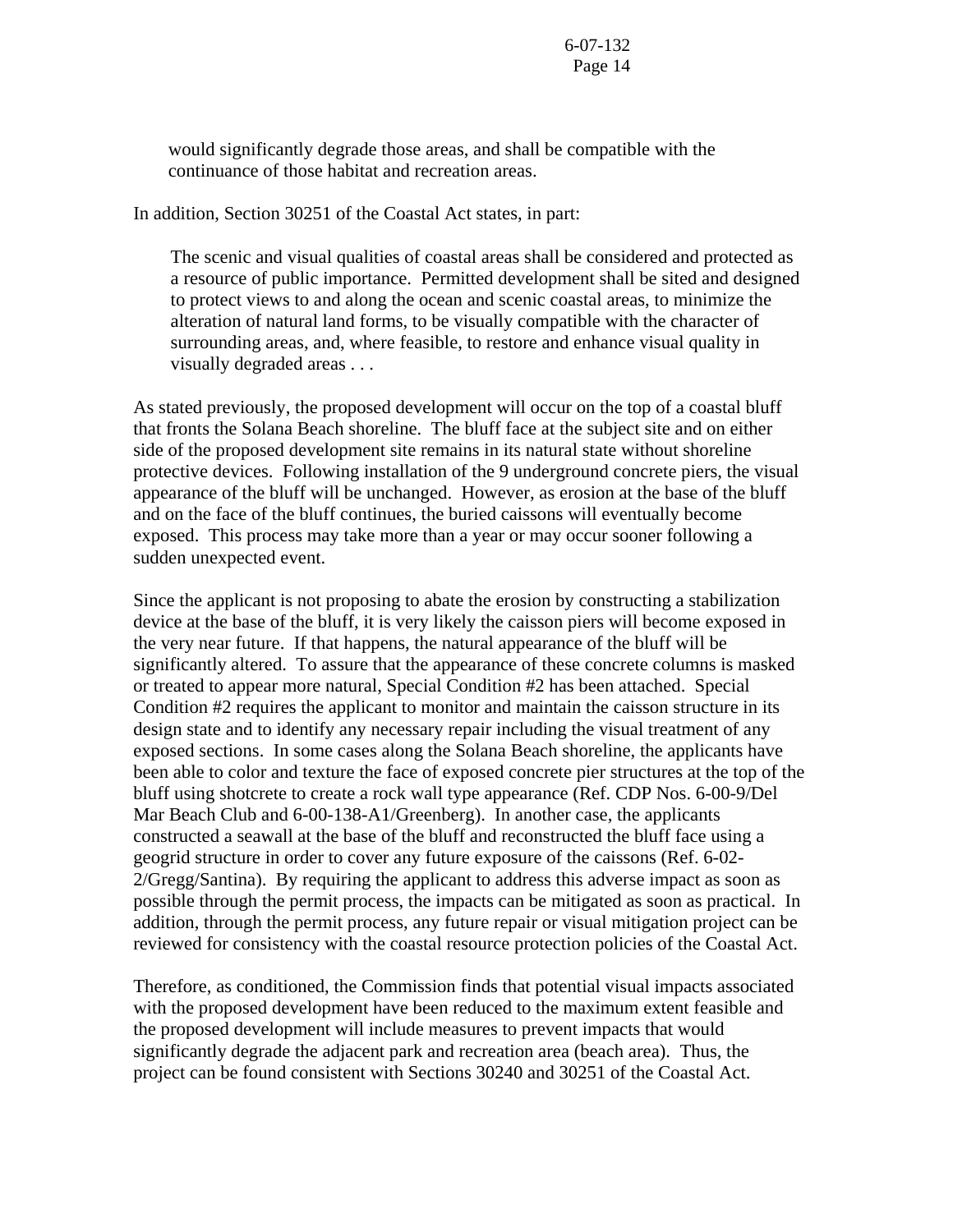5. Local Coastal Planning. Section 30604(a) also requires that a coastal development permit shall be issued only if the Commission finds that the permitted development will not prejudice the ability of the local government to prepare a Local Coastal Program (LCP) in conformity with the provisions of Chapter 3 of the Coastal Act. In this case, such a finding can be made.

The subject site was previously in the County of San Diego jurisdiction, but is now within the boundaries of the City of Solana Beach. Because of the incorporation of the City, the County of San Diego's LCP never became effectively certified. The City of Solana Beach has prepared a draft LCP. In preparation of its LCP, the City of Solana Beach is faced with many of the same issues as the City of Encinitas, located immediately north of Solana Beach, whose LCP was certified by the Commission in March 1995. The City of Encinitas' LCP includes the intent to prepare a comprehensive plan to address the coastal bluff recession and shoreline erosion problems in the City. The plan will include at a minimum, bluff top setback requirements for new development and redevelopment; alternatives to shore/bluff protection such as beach sand replenishment, removal of threatened portions of a residence or the entire residence or underpinning existing structures; addressing bluff stability and the need for protective measures over the entire bluff (lower, mid and upper); impacts of shoreline structures on beach and sand area as well as mitigation for such impacts; impacts for groundwater and irrigation on bluff stability and visual impacts of necessary/required protective structures.

The City of Solana Beach LCP should also address these items in the context of a comprehensive approach to management of shoreline resources. As shoreline erosion along the coast rarely affects just one individual property, it is imperative that a regional solution to the shoreline erosion problem be addressed and solutions developed to protect the beaches. Combined with the decrease of sand supply from coastal rivers and creeks, armoring of the coast will continue to erode beaches without their being replenished. This will, in turn, decrease the public's ability to access and recreate on the shoreline.

In the case of the proposed project, site-specific geotechnical evidence has been submitted indicating that the existing structure at the top of the bluff is in danger. The Commission feels strongly that approval of the proposed project should not send a signal that there is no need to address a range of alternatives to armoring for existing development. Planning for comprehensive protective measures should include a combination of approaches including limits on future bluff development, ground and surface water controls, and beach replenishment. Although the erosion potential on the subject site is such that action must be taken promptly, decisions regarding future shoreline protection should be done through a comprehensive planning effort that analyzes the impact of such a decision on the entire City shoreline.

The location of the proposed below-grade caisson system is designated for residential use in the City of Solana Beach Zoning Ordinance and General Plan, and was also designated for residential use under the County LCP. As conditioned, the subject development is consistent with these requirements. Based on the above findings, the proposed development is consistent with the Chapter 3 policies of the Coastal Act in that the need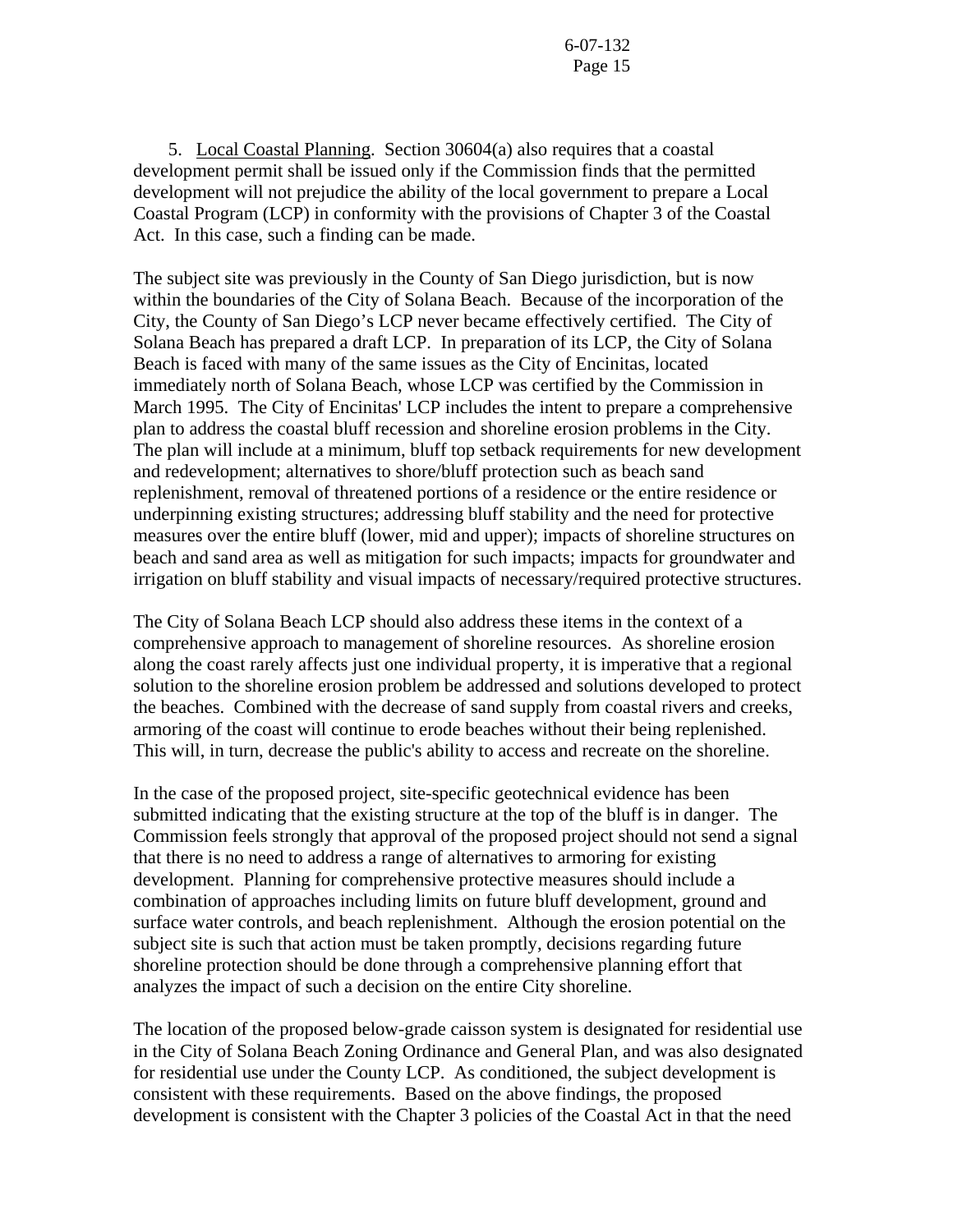for the shoreline protective devices has been documented and its potential visual adverse impacts will be mitigated.

Therefore, the Commission finds the proposed development, as conditioned, is consistent with the Chapter 3 policies of the Coastal Act, and will not prejudice the ability of the City of Solana Beach to complete a certifiable local coastal program. However, these issues of shoreline planning will need to be addressed in a comprehensive manner in the future through the City's LCP certification process

 6. Consistency with the California Environmental Quality Act (CEQA). Section 13096 of the Commission's Code of Regulations requires Commission approval of Coastal Development Permits to be supported by a finding showing the permit, as conditioned, to be consistent with any applicable requirements of the California Environmental Quality Act (CEQA). Section 21080.5(d)(2)(A) of CEQA prohibits a proposed development from being approved if there are feasible alternatives or feasible mitigation measures available which would substantially lessen any significant adverse effect which the activity may have on the environment.

The proposed project has been conditioned in order to be found consistent with the geologic stability and visual quality policies of the Coastal Act. Mitigation measures, including conditions requiring monitoring and maintenance of the structure over its lifetime, removal or capping all permanent irrigation and visual treatment of any exposed sections of the caissons in the future through a permit amendment will minimize all adverse environmental impacts. As conditioned, there are no feasible alternatives or feasible mitigation measures available which would substantially lessen any significant adverse impact which the activity may have on the environment. Therefore, the Commission finds that the proposed project is the least environmentally-damaging feasible alternative and is consistent with the requirements of the Coastal Act to conform to CEQA.

### STANDARD CONDITIONS:

- 1. Notice of Receipt and Acknowledgment. The permit is not valid and development shall not commence until a copy of the permit, signed by the permittee or authorized agent, acknowledging receipt of the permit and acceptance of the terms and conditions, is returned to the Commission office.
- 2. Expiration. If development has not commenced, the permit will expire two years from the date on which the Commission voted on the application. Development shall be pursued in a diligent manner and completed in a reasonable period of time. Application for extension of the permit must be made prior to the expiration date.
- 3. Interpretation. Any questions of intent or interpretation of any condition will be resolved by the Executive Director or the Commission.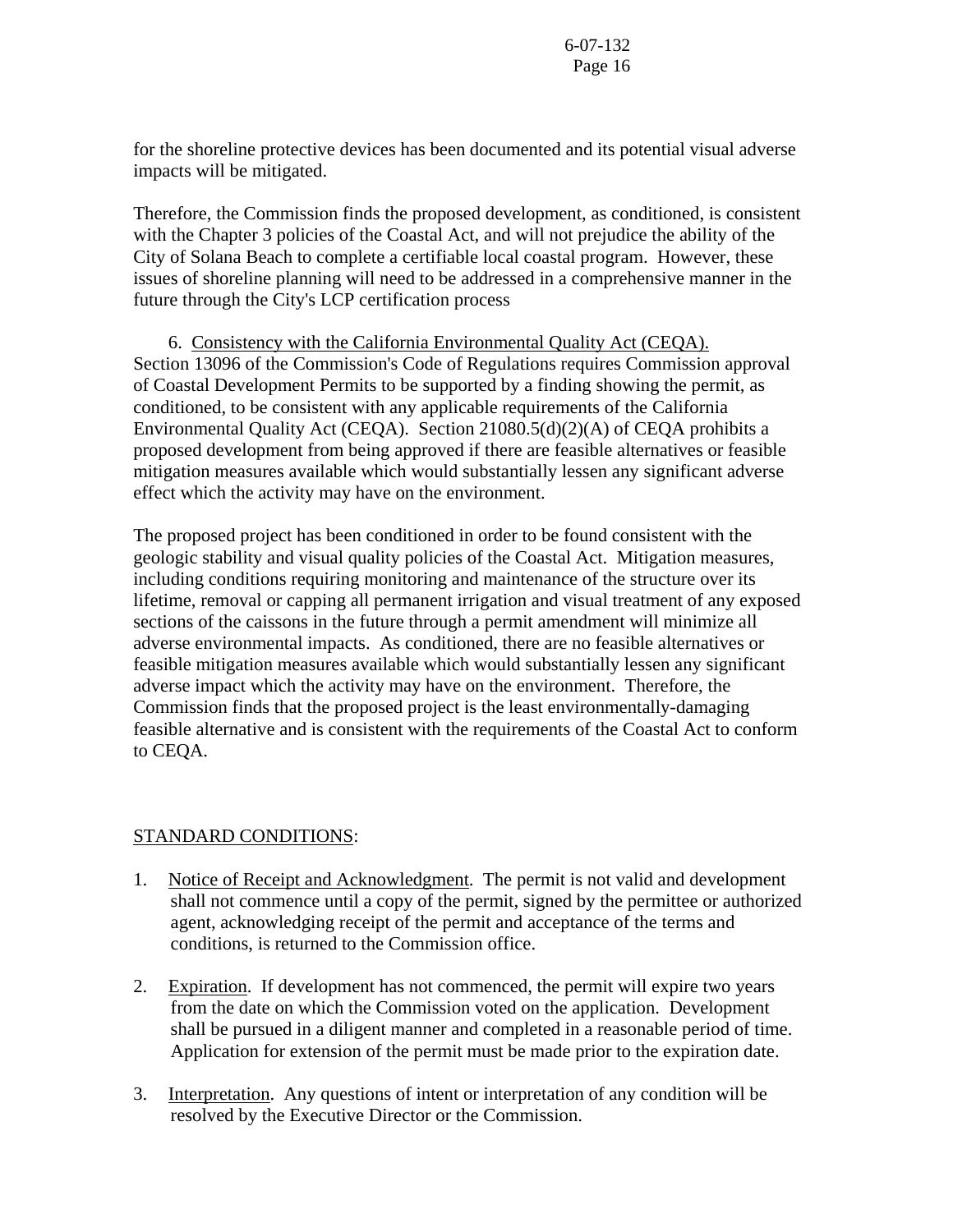- 4. Assignment. The permit may be assigned to any qualified person, provided assignee files with the Commission an affidavit accepting all terms and conditions of the permit.
- 5. Terms and Conditions Run with the Land. These terms and conditions shall be perpetual, and it is the intention of the Commission and the permittee to bind all future owners and possessors of the subject property to the terms and conditions.

(G:\San Diego\Reports\2007\6-07-132 Hawkins stf rpt.doc)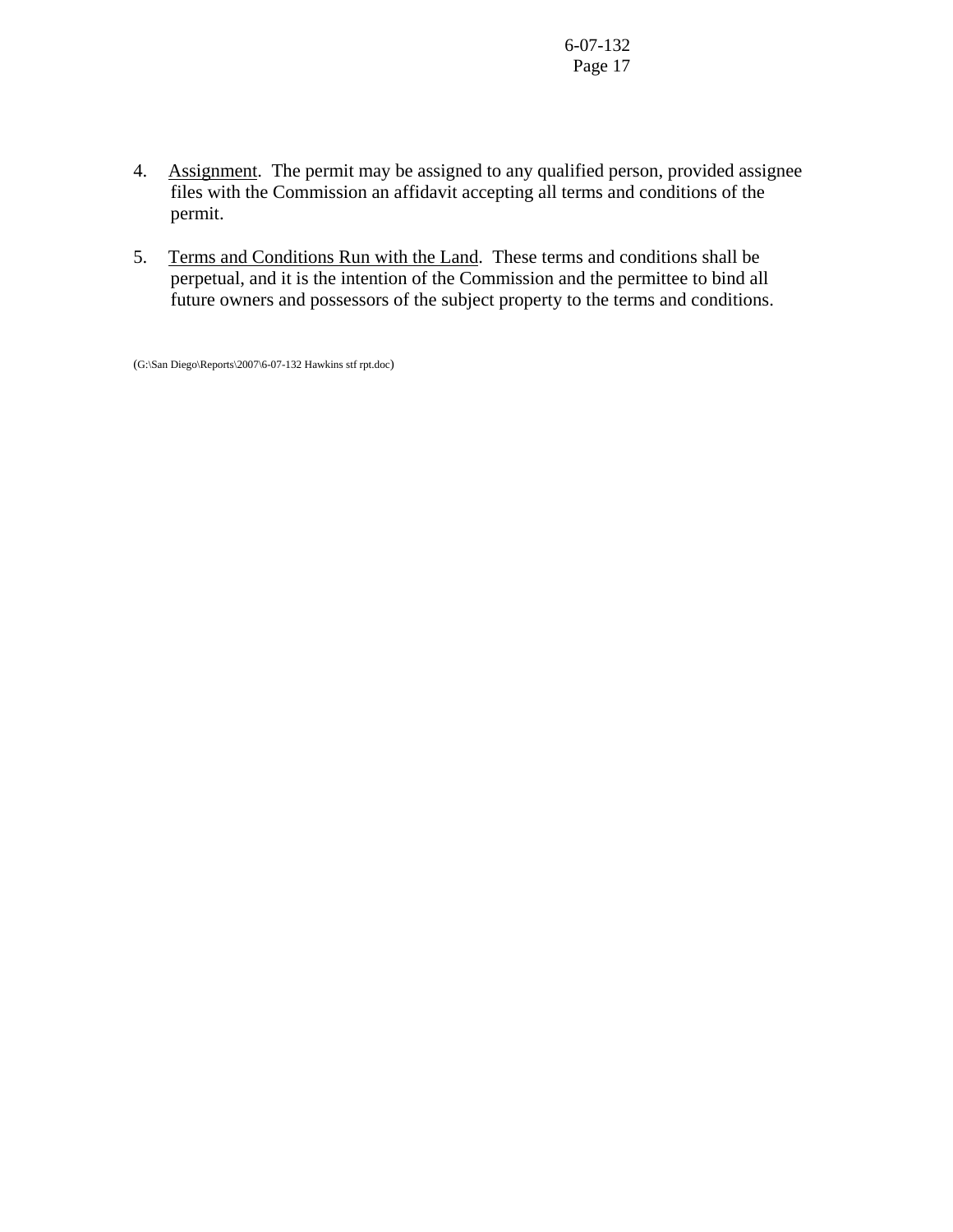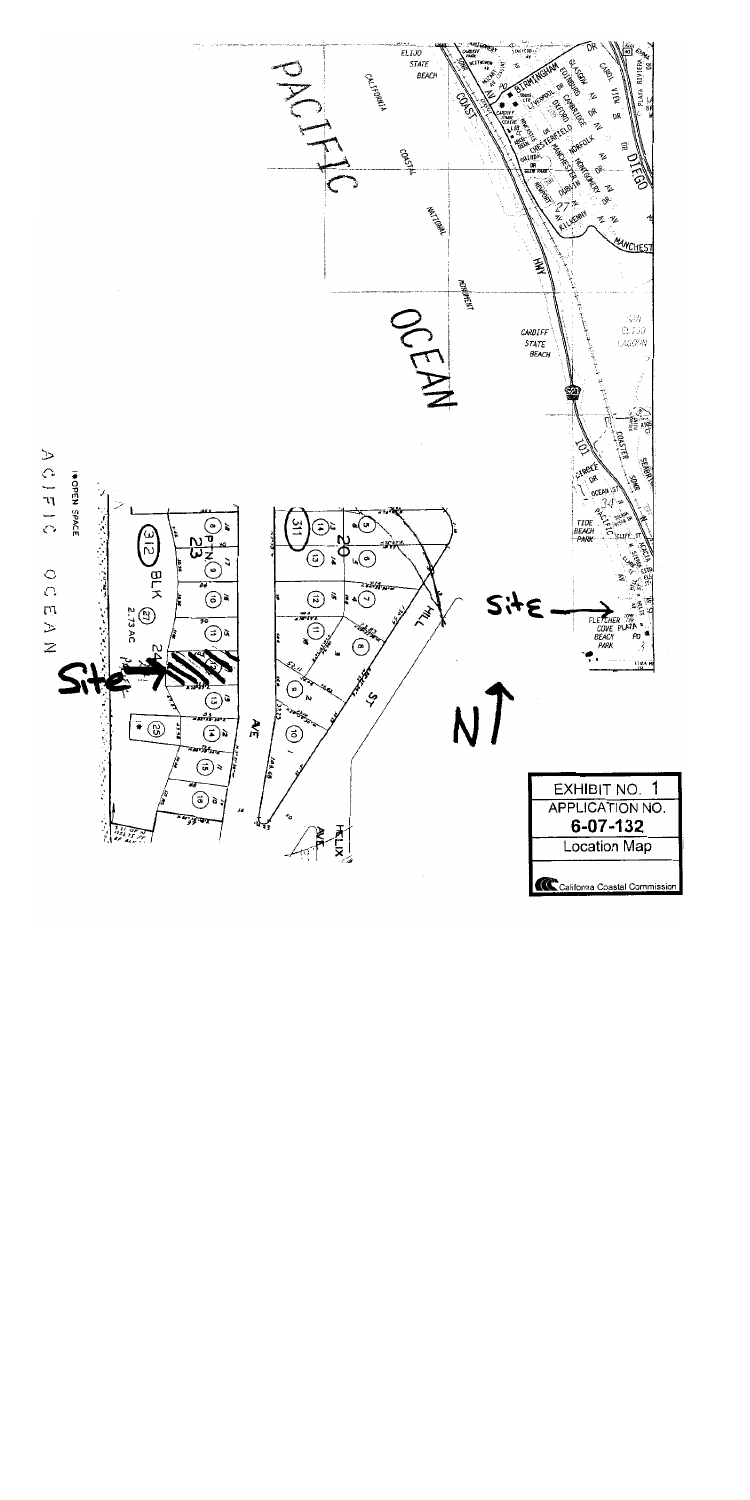